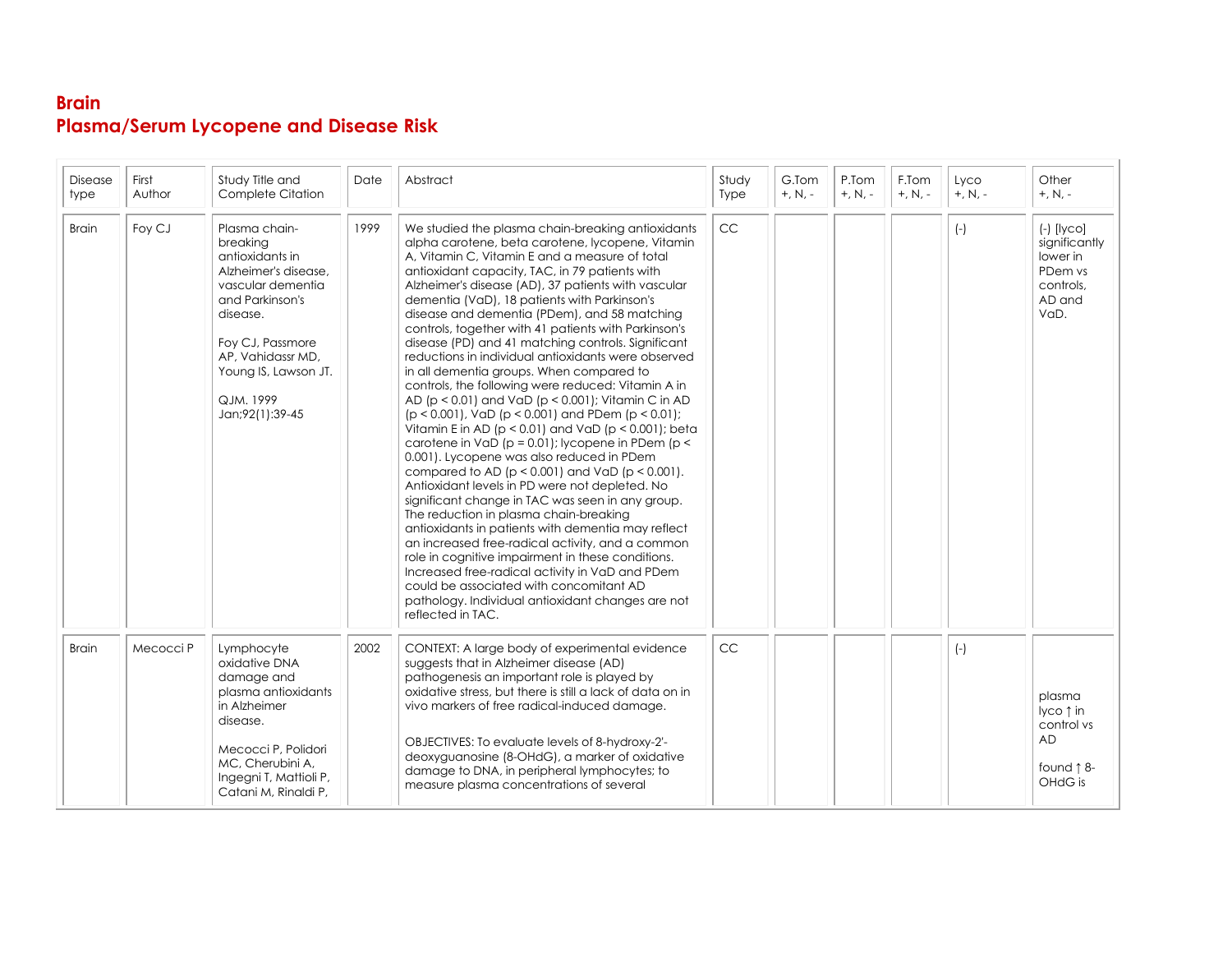|              |             | Cecchetti R. Stahl<br>W. Senin U. Beal MF.<br>Arch Neurol, 2002<br>May;59(5):794-8.                                                                                                                                             |      | nonenzymatic antioxidants; and to assess the<br>relationships between any observed changes in<br>lymphocyte DNA 8-OHdG content and plasma<br>antioxidant levels in patients with AD and healthy<br>aged control subjects. SUBJECTS: Forty elderly<br>outpatients with AD and 39 healthy age- and sex-<br>matched controls were studied.<br>MAIN OUTCOME MEASURES: The level of 8-OHdG<br>was determined in DNA extracted from<br>lymphocytes and plasma levels of vitamin C,<br>vitamin A, vitamin E, and carotenoids (zeaxanthin,<br>beta-cryptoxanthin, lycopene, lutein, and alpha-<br>and beta-carotene) were measured by high-<br>performance liquid chromatography.<br>RESULTS: Lymphocyte DNA 8-OHdG content was<br>significantly higher and plasma levels of<br>antioxidants (with the exception of lutein) were<br>significantly lower in patients with AD compared<br>with controls. In patients with AD, a significant<br>inverse relationship between lymphocyte DNA 8-<br>OHdG content and plasma levels of lycopene,<br>lutein, alpha-carotene, and beta-carotene,<br>respectively, was observed.<br>CONCLUSIONS: Markers of oxidative damage are<br>increased in AD and correlate with decreased<br>levels of plasma antioxidants. These findings suggest<br>that lymphocyte DNA 8-OHdG content in patients<br>with AD reflects a condition of increased oxidative<br>stress related to a poor antioxidant status. |           |  |       | significantly<br>correlated<br>with $\alpha$<br><b>Įplasma</b><br>carotenoids<br>in<br>patients<br>with AD |
|--------------|-------------|---------------------------------------------------------------------------------------------------------------------------------------------------------------------------------------------------------------------------------|------|-----------------------------------------------------------------------------------------------------------------------------------------------------------------------------------------------------------------------------------------------------------------------------------------------------------------------------------------------------------------------------------------------------------------------------------------------------------------------------------------------------------------------------------------------------------------------------------------------------------------------------------------------------------------------------------------------------------------------------------------------------------------------------------------------------------------------------------------------------------------------------------------------------------------------------------------------------------------------------------------------------------------------------------------------------------------------------------------------------------------------------------------------------------------------------------------------------------------------------------------------------------------------------------------------------------------------------------------------------------------------------------------------------------------------------------|-----------|--|-------|------------------------------------------------------------------------------------------------------------|
| <b>Brain</b> | Polidori MC | Plasma susceptibility<br>to free radical-<br>induced antioxidant<br>consumption and<br>lipid peroxidation is<br>increased in very<br>old subjects with<br>Alzheimer disease.<br>Polidori MC,<br>Mecocci P.<br>J Alzheimers Dis. | 2002 | Oxidative stress is believed to play a major role in<br>the pathogenesis of Alzheimer disease (AD). Plasma<br>concentrations of vitamins C, A and E, of uric acid,<br>thiols and carotenoids were lower and of<br>malondialdehyde (MDA) higher in 35 AD patients<br>$(85.9 +/- 5.5$ y) compared to 40 controls $85.5 +/- 4.4$<br>y). Differences were significant for vitamin C,<br>vitamin E, lutein, lycopene, alpha-carotene and<br>MDA ( $p < 0.001$ ). Plasma exposed to peroxyl<br>radicals showed a rate of antioxidant consumption<br>and of MDA production higher in AD patients than<br>in controls. AD in advanced age is accompanied<br>by a poor plasma antioxidant status and increased                                                                                                                                                                                                                                                                                                                                                                                                                                                                                                                                                                                                                                                                                                                             | <b>CC</b> |  | $(-)$ |                                                                                                            |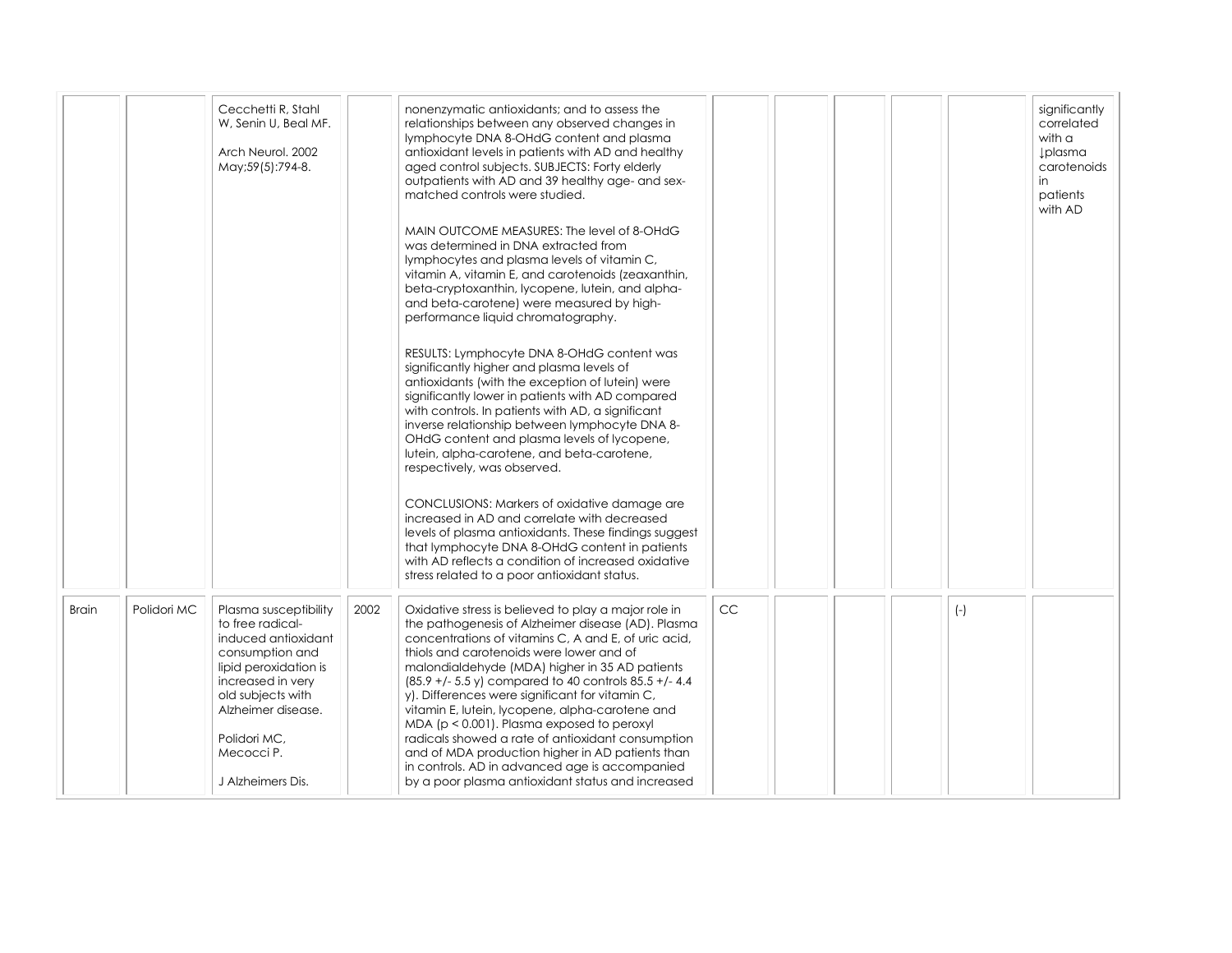|              |             | 2002 Dec; 4(6): 517-<br>22.                                                                                                                                                                                                                                                                                                                                                            |      | plasma lipid peroxidation, as well as by a low<br>resistance to peroxyl radical exposure.                                                                                                                                                                                                                                                                                                                                                                                                                                                                                                                                                                                                                                                                                                                                                                                                                                                                                                                                                                                                                                                                                                                                                                                                                                                                                                                                                                                                                                                                                                                                                                                                                                                                                                     |           |  |       |                                                       |
|--------------|-------------|----------------------------------------------------------------------------------------------------------------------------------------------------------------------------------------------------------------------------------------------------------------------------------------------------------------------------------------------------------------------------------------|------|-----------------------------------------------------------------------------------------------------------------------------------------------------------------------------------------------------------------------------------------------------------------------------------------------------------------------------------------------------------------------------------------------------------------------------------------------------------------------------------------------------------------------------------------------------------------------------------------------------------------------------------------------------------------------------------------------------------------------------------------------------------------------------------------------------------------------------------------------------------------------------------------------------------------------------------------------------------------------------------------------------------------------------------------------------------------------------------------------------------------------------------------------------------------------------------------------------------------------------------------------------------------------------------------------------------------------------------------------------------------------------------------------------------------------------------------------------------------------------------------------------------------------------------------------------------------------------------------------------------------------------------------------------------------------------------------------------------------------------------------------------------------------------------------------|-----------|--|-------|-------------------------------------------------------|
| <b>Brain</b> | Polidori MC | Plasma antioxidant<br>status.<br>immunoglobulin g<br>oxidation and lipid<br>peroxidation in<br>demented patients:<br>relevance to<br>Alzheimer disease<br>and vascular<br>dementia.<br>Polidori MC, Mattioli<br>P, Aldred S,<br>Cecchetti R. Stahl<br>W, Griffiths H, Senin<br>U, Sies H, Mecocci<br>Ρ.<br>Dement Geriatr<br>Cogn Disord.<br>2004;18(3-4):265-70.<br>Epub 2004 Jul 29. | 2004 | A large body of evidence supports a role of<br>oxidative stress in Alzheimer disease (AD) and in<br>cerebrovascular disease. A vascular component<br>might be critical in the pathophysiology of AD, but<br>there is a substantial lack of data regarding the<br>simultaneous behavior of peripheral antioxidants<br>and biomarkers of oxidative stress in AD and<br>vascular dementia (VaD). Sixty-three AD patients,<br>23 VaD patients and 55 controls were included in<br>the study. We measured plasma levels of water-<br>soluble (vitamin C and uric acid) and lipophilic<br>(vitamin E, vitamin A, carotenoids including lutein,<br>zeaxanthin, beta-cryptoxanthin, lycopene, alpha-<br>and beta-carotene) antioxidant micronutrients as<br>well as levels of biomarkers of lipid peroxidation<br>[malondialdehyde (MDA)] and of protein oxidation<br>[immunoglobulin G (IgG) levels of protein carbonyls<br>and dityrosine] in patients and controls. With the<br>exception of beta-carotene, all antioxidants were<br>lower in demented patients as compared to<br>controls. Furthermore, AD patients showed a<br>significantly higher IgG dityrosine content as<br>compared to controls. AD and VaD patients<br>showed similar plasma levels of plasma antioxidants<br>and MDA as well as a similar IgG content of protein<br>carbonyls and dityrosine. We conclude that,<br>independent of its nature-vascular or degenerative-<br>dementia is associated with the depletion of a<br>large spectrum of antioxidant micronutrients and<br>with increased protein oxidative modification. This<br>might be relevant to the pathophysiology of<br>dementing disorders, particularly in light of the<br>recently suggested importance of the vascular<br>component in AD development. | <b>CC</b> |  | $(-)$ | [Lyco]<br>in AD.<br>VaD vs<br>Ctrl<br>Prot<br>Ox prod |
| <b>Brain</b> | Rinaldi P   | Plasma antioxidants<br>are similarly<br>depleted in mild<br>cognitive<br>impairment and in<br>Alzheimer's disease.<br>Rinaldi P, Polidori<br>MC, Metastasio A,<br>Mariani E. Mattioli P.                                                                                                                                                                                               | 2003 | In order to assess peripheral levels and activities of a<br>broad spectrum of non-enzymatic and enzymatic<br>antioxidants in elderly subjects with mild cognitive<br>impairment (MCI) and Alzheimer's disease (AD),<br>plasma levels of water-soluble (Vitamin C and uric<br>acid) and of lipophilic (Vitamin A, Vitamin E and<br>carotenoids including lutein, zeaxanthin, beta-<br>cryptoxanthin, lycopene, alpha- and beta-<br>carotene) antioxidant micronutrients as well as<br>activities of plasma and red blood cell (RBC)                                                                                                                                                                                                                                                                                                                                                                                                                                                                                                                                                                                                                                                                                                                                                                                                                                                                                                                                                                                                                                                                                                                                                                                                                                                            | <b>CC</b> |  | $(-)$ | [Lyco] in<br>MCI vs AD<br>VS.<br>Ctrl                 |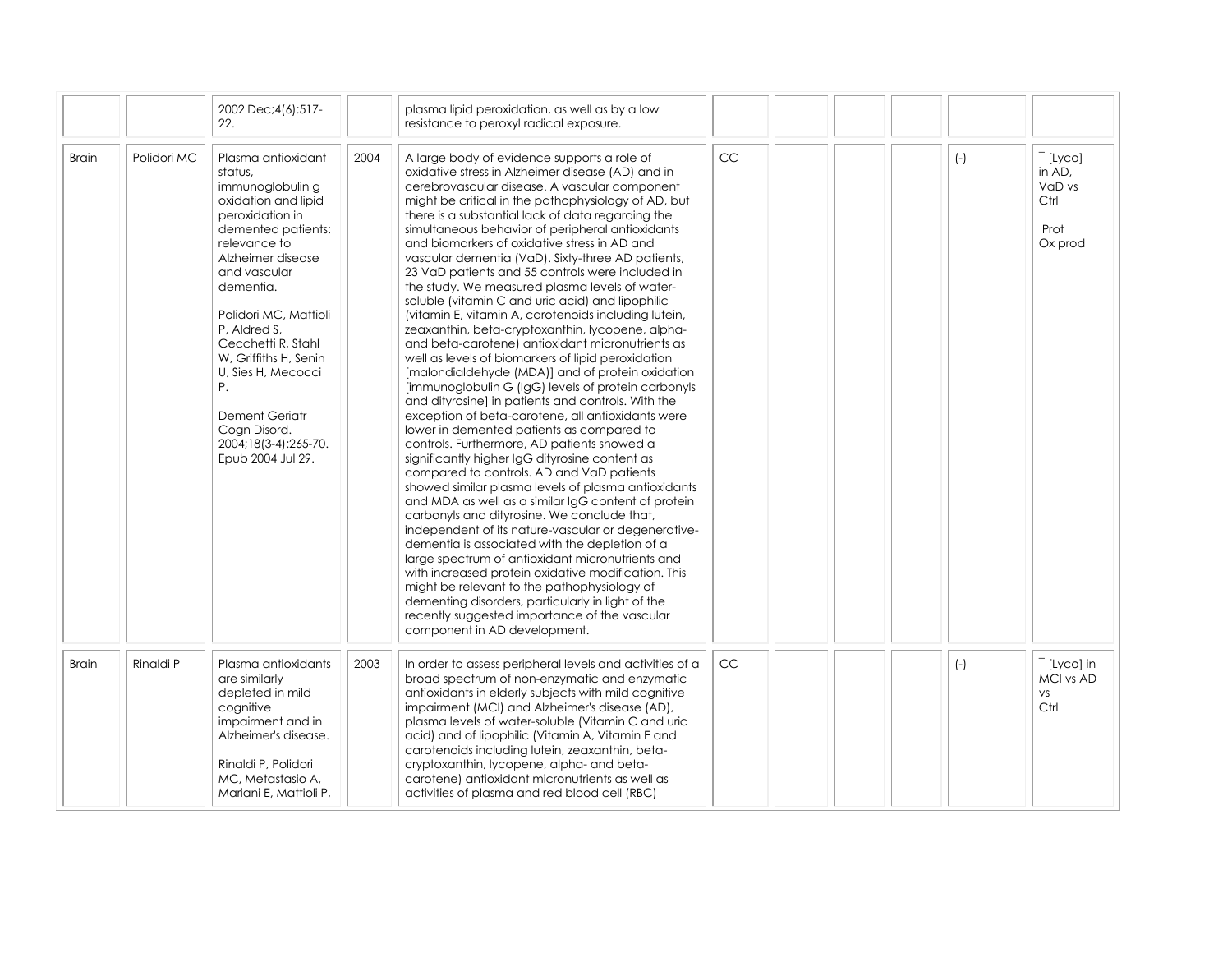|              |           | Cherubini A, Catani<br>M. Cecchetti R.<br>Senin U, Mecocci P.<br>Neurobiol Aging.<br>2003 Nov; 24(7): 915-<br>9.                                                                                                                                                                                                   |      | superoxide dismutase (SOD) and of plasma<br>glutathione peroxidase (GPx) were measured in 25<br>patients with MCI, 63 AD patients and 53 controls.<br>Peripheral levels and activities of antioxidants were<br>similarly lower in MCI and AD patients as compared<br>to controls. As MCI may represent a prodromal<br>stage of AD, and oxidative damage appears to<br>occur as one of the earliest pathophysiological<br>events in AD, an increased intake of antioxidants in<br>patients with MCI could be helpful in lowering the<br>risk of conversion to dementia.                                                                                                                                                                                                                                                                                                                                                                                                                                                                                                                                                                                                                                                                                                                                                                                                                                                                                                                                                                                                         |    |  |              |  |
|--------------|-----------|--------------------------------------------------------------------------------------------------------------------------------------------------------------------------------------------------------------------------------------------------------------------------------------------------------------------|------|--------------------------------------------------------------------------------------------------------------------------------------------------------------------------------------------------------------------------------------------------------------------------------------------------------------------------------------------------------------------------------------------------------------------------------------------------------------------------------------------------------------------------------------------------------------------------------------------------------------------------------------------------------------------------------------------------------------------------------------------------------------------------------------------------------------------------------------------------------------------------------------------------------------------------------------------------------------------------------------------------------------------------------------------------------------------------------------------------------------------------------------------------------------------------------------------------------------------------------------------------------------------------------------------------------------------------------------------------------------------------------------------------------------------------------------------------------------------------------------------------------------------------------------------------------------------------------|----|--|--------------|--|
| <b>Brain</b> | Schmidt R | Plasma antioxidants<br>and cognitive<br>performance in<br>middle-aged and<br>older adults: results<br>of the Austrian<br>Stroke Prevention<br>Study.<br>Schmidt R, Hayn M,<br>Reinhart B, Roob G,<br>Schmidt H,<br>Schumacher M,<br>Watzinger N, Launer<br>LJ.<br>J Am Geriatr Soc.<br>1998<br>Nov;46(11):1407-10. | 1998 | OBJECTIVES: To study the association between<br>cognitive status and plasma concentrations of<br>various antioxidants in middle-aged and older<br>individuals without neuropsychiatric disease.<br>DESIGN: Evaluation of cross-sectional data from a<br>cohort study.<br>SETTING: The Austrian Stroke Prevention Study.<br>PARTICIPANTS: A total of 1769 subjects aged 50 to<br>75 years, with no history or signs of neuropsychiatric<br>disease, selected randomly from the community<br>register.<br>MEASUREMENTS: The score on the Mattis Dementia<br>Rating Scale (MDRS) was dichotomized according<br>to age-and education-specific lowest quartile cut-<br>off points. Reversed-phase high performance liquid<br>chromatography measurements of the plasma<br>concentrations of lutein/zeaxanthin, cryptoxanthin,<br>canthaxanthin, lycopene, alpha-carotene, beta-<br>carotene, retinol, gamma-tocopherol, alpha-<br>tocopherol, and ascorbate were measured.<br>RESULTS: Individuals with MDRS results below the<br>lowest quartile cut-off point had lower levels of<br>beta-carotene and alpha-tocopherol than their<br>counterparts with test performance above this limit<br>(0.44+/-.33 micromol/L vs 0.51+/-.48 micromol/L, P <<br>.001; and 29.50+/-7.98 micromol/L vs 30.93+/-11.10<br>micromol/L, $P < .001$ , respectively). Only<br>alphatocopherol remained significantly associated<br>with cognitive functioning when logistic regression<br>analysis was used to adjust for possible confounders<br>including age, sex, month of blood sampling, years | CS |  | $\mathsf{N}$ |  |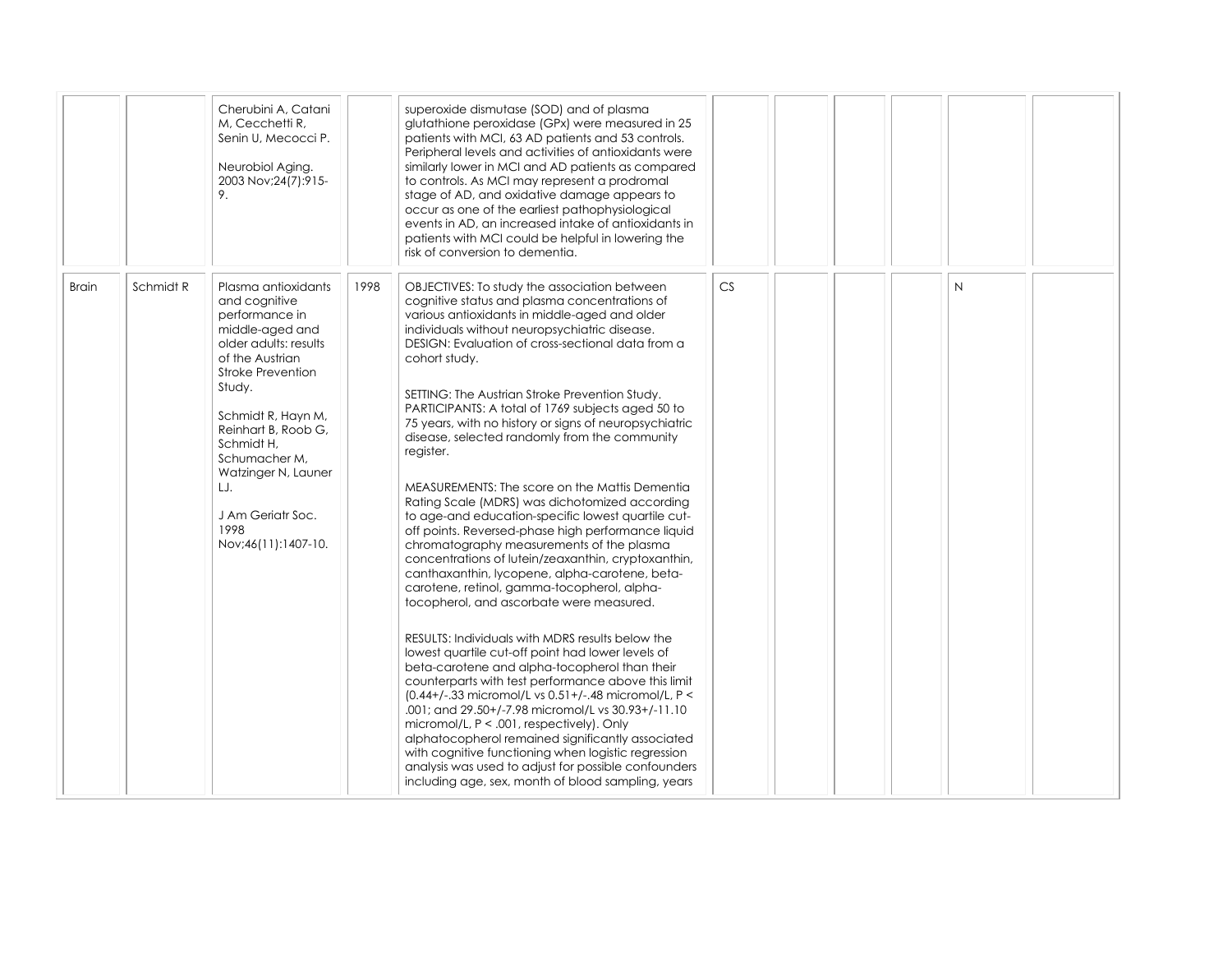|              |                 |                                                                                                                                                                                                                                                  |      | of education, smoking, lipid status, and major risk<br>factors for stroke $(P = .019)$ . CONCLUSION: These<br>observations are compatible with the view that<br>some dietary antioxidants may protect against<br>cognitive impairment in older people.                                                                                                                                                                                                                                                                                                                                                                                                                                                                                                                                                                                                                                                                                                                                                                                                                                                                                                                                                                                                                                                                                                                                                                                                                                                                                                                                       |    |  |                                                     |  |
|--------------|-----------------|--------------------------------------------------------------------------------------------------------------------------------------------------------------------------------------------------------------------------------------------------|------|----------------------------------------------------------------------------------------------------------------------------------------------------------------------------------------------------------------------------------------------------------------------------------------------------------------------------------------------------------------------------------------------------------------------------------------------------------------------------------------------------------------------------------------------------------------------------------------------------------------------------------------------------------------------------------------------------------------------------------------------------------------------------------------------------------------------------------------------------------------------------------------------------------------------------------------------------------------------------------------------------------------------------------------------------------------------------------------------------------------------------------------------------------------------------------------------------------------------------------------------------------------------------------------------------------------------------------------------------------------------------------------------------------------------------------------------------------------------------------------------------------------------------------------------------------------------------------------------|----|--|-----------------------------------------------------|--|
| <b>Brain</b> | Akbaraly<br>NT. | Plasma carotenoid<br>levels and cognitive<br>performance in an<br>elderly population:<br>results of the EVA<br>Study.<br>Akbaraly NT, Faure<br>H, Gourlet V, Favier<br>A, Berr C.<br>J Gerontol A Biol Sci<br>Med Sci, 2007<br>Mar;62(3):308-16. | 2007 | BACKGROUND: The hypothesis of carotenoids<br>having a preventive role in cognitive impairment is<br>suggested by their antioxidant properties.<br>METHODS: We examined, in a cross-sectional<br>analysis, the relationship between cognitive<br>performance (assessed by the Mini-Mental State<br>Examination, Trail Making Test Part B, Digit Symbol<br>Substitution, Finger Tapping Test, and Word Fluency<br>Test) and different plasma carotenoids (lutein,<br>zeaxanthin, beta-cryptoxanthin, lycopene, alpha-<br>carotene, and trans-beta-carotene and cis-beta-<br>carotene) in a healthy elderly population (the<br>EVA,"Etude du Vieillissement Artériel," study; n = 589,<br>$age = 73.5 +/- 3 years$ ).<br>RESULTS: Logistic regression showed that<br>participants with the lowest cognitive functioning<br>(<25th percentile) had a higher probability of<br>having low levels of specific plasma carotenoids<br>(<1st quartile): lycopene and zeaxanthin. For<br>zeaxanthin, odds ratios (ORs) were as follows:<br>OR(DSS) = 1.97 (95% confidence interval [CI] = 1.21-<br>3.20), OR(FTT) = 1.70 (CI = 1.05-2.74), and OR(WFT) =<br>1.82 (CI = 1.08-3.07); for lycopene, OR(DSS) = 1.93<br>$ CI = 1.20-3.12 $ and OR(TMTB) = 1.64 (CI = 1.04-2.59).<br>CONCLUSION: Even if it is not possible to affirm if<br>these low levels of carotenoids precede or are the<br>consequence of cognitive impairment, our results<br>suggest that low carotenoid levels could play a role<br>in cognitive impairment. The biological significance<br>of our findings needs further research | CS |  | $(-)$<br>Cognitive<br>impairment                    |  |
| <b>Brain</b> | Polidori MC     | High fruit and<br>vegetable intake is<br>positively correlated<br>with antioxidant<br>status and cognitive<br>performance in                                                                                                                     | 2009 | A higher daily intake of fruits and vegetables in<br>healthy elderly is associated with an improved<br>antioxidant status in comparison to subjects<br>consuming diets poor in fruits and vegetables, but<br>the impact on cognitive performance is unclear.<br>Healthy community dwellers (45 to 102 years old,                                                                                                                                                                                                                                                                                                                                                                                                                                                                                                                                                                                                                                                                                                                                                                                                                                                                                                                                                                                                                                                                                                                                                                                                                                                                             | CS |  | $(-)$<br>Cognitive<br>endpoints<br>and Ox<br>stress |  |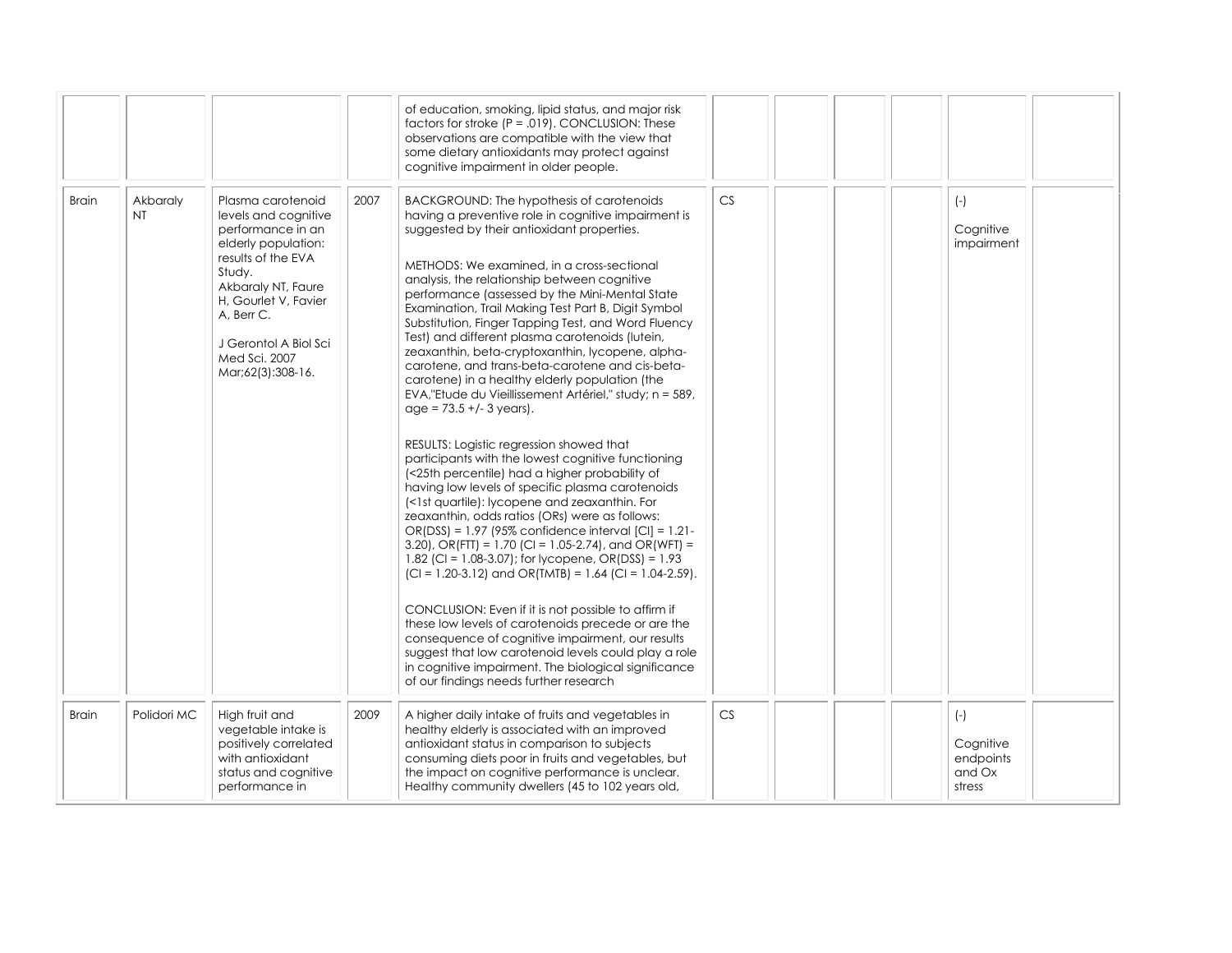|              |        | healthy subjects.<br>Polidori MC, Praticó<br>D, Mangialasche F,<br>Mariani E, Aust O,<br>Anlasik T, Mang N,<br>Pientka L, Stahl W,<br>Sies H, Mecocci P,<br>Nelles G.<br>J Alzheimers Dis.<br>2009;17(4):921-7. |      | n=193) underwent cognitive testing and blood<br>withdrawal for the measurement of antioxidant<br>micronutrients and biomarkers of oxidative stress as<br>well as administration of a food frequency<br>questionnaire to assess the daily intake of fruits and<br>vegetables (high intake HI, low intake LI). Ninety-<br>four subjects of the HI group had significantly higher<br>cognitive test scores, higher levels of carotenoids,<br>alpha- and gamma-tocopherol as well as lower<br>levels of F2 alpha isoprostanes than the 99 subjects<br>of the LI group. Cognitive scores were directly<br>correlated with blood levels of alpha-tocopherol<br>and lycopene and negatively correlated with F2<br>alpha isoprostanes and protein carbonyls. The<br>results were independent of age, gender, body<br>mass index, education, total cholesterol, LDL- and<br>HDL-cholesterol, triglycerides, and albumin. Healthy<br>subjects of any age with a high daily intake of fruits<br>and vegetables have higher antioxidant levels,<br>lower levels of biomarkers of oxidative stress, and<br>better cognitive performance than healthy subjects<br>of any age consuming low amounts of fruits and<br>vegetables. Modification of nutritional habits aimed<br>at increasing intake of fruits and vegetables should<br>be encouraged to lower prevalence of cognitive<br>impairment in later life. |        |  |  |  |
|--------------|--------|-----------------------------------------------------------------------------------------------------------------------------------------------------------------------------------------------------------------|------|---------------------------------------------------------------------------------------------------------------------------------------------------------------------------------------------------------------------------------------------------------------------------------------------------------------------------------------------------------------------------------------------------------------------------------------------------------------------------------------------------------------------------------------------------------------------------------------------------------------------------------------------------------------------------------------------------------------------------------------------------------------------------------------------------------------------------------------------------------------------------------------------------------------------------------------------------------------------------------------------------------------------------------------------------------------------------------------------------------------------------------------------------------------------------------------------------------------------------------------------------------------------------------------------------------------------------------------------------------------------------------------------------|--------|--|--|--|
| <b>Brain</b> | Rao AV | Role of oxidative<br>stress and<br>antioxidants in<br>neurodegenerative<br>diseases.<br>Rao AV,<br>Balachandran B.<br>Nutr Neurosci, 2002<br>Oct;5(5):291-309.                                                  | 2002 | Neurodegenerative diseases (NDD) are a group of<br>illness with diverse clinical importance and<br>etiologies. NDD include motor neuron disease such<br>as amyotrophic lateral sclerosis (ALS), cerebellar<br>disorders, Parkinson's disease (PD), Huntington's<br>disease (HD), cortical destructive Alzheimer's<br>disease (AD) and Schizophrenia. Numerous<br>epidemiological and experimental studies provide<br>many risk factors such as advanced age, genetic<br>defects, abnormalities of antioxidant enzymes,<br>excitotoxicity, cytoskeletal abnormalities,<br>autoimmunity, mineral deficiencies, oxidative stress,<br>metabolic toxicity, hypertension and other vascular<br>disorders. Growing body of evidence implicates<br>free radical toxicity, radical induced mutations and<br>oxidative enzyme impairment and mitochondrial<br>dysfunction due to congenital genetic defects in<br>clinical manifestations of NDD. Accumulation of<br>oxidative damage in neurons either primarily or<br>secondarily may account for the increased<br>incidence of NDD such as AD, ALS and stroke in                                                                                                                                                                                                                                                                                         | Review |  |  |  |